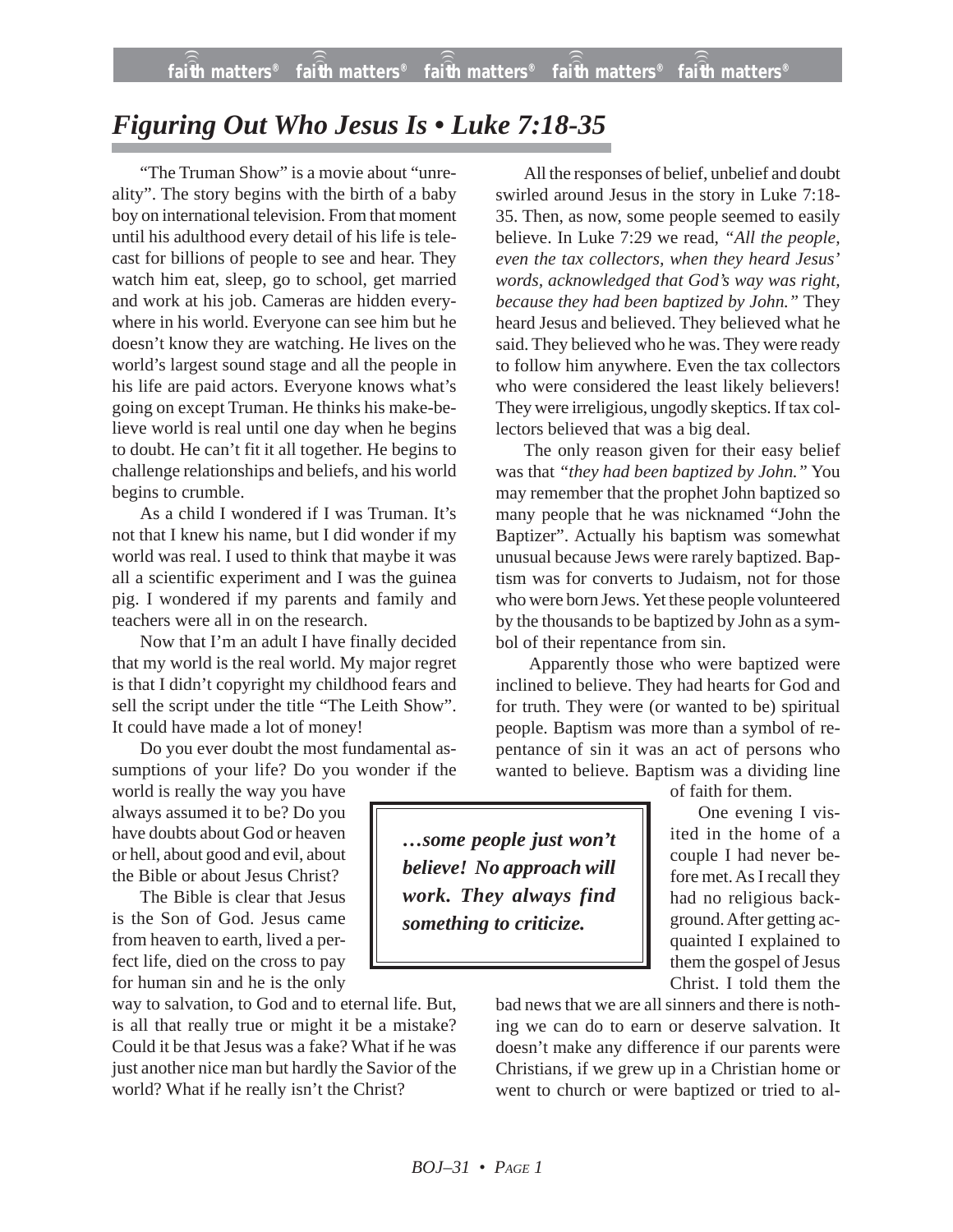## **faith matters® faith matters® faith matters® faith matters® faith matters®** ))) ))) ))) ))) )))

ways do good things. I told them the good news that Jesus Christ came to die on the cross to pay for our sins. I explained that the only way we can get rid of our sin and go to heaven is to believe in Jesus. I told them that they should pray a prayer to accept Jesus Christ as their Savior and Lord.

After all this talking I said, "Does this make sense to you?" They both said that it made sense. I asked, "Would you like to pray to God and tell him that you want to commit your life to Jesus? They said they did. And I said, "You do????"

I asked, "Don't you have questions? Are there some objections? Now is the time to deal with any barriers that stand between you and faith." They had no questions. They couldn't think of any objections. They said there were no barriers. They just believed!

Some people are believers—even tax collectors! They hear Jesus' words, acknowledge that God's way is right and they believe in Jesus Christ.

But then there are the unbelievers. Luke 7:30 tells us, *" . . . the Pharisees and experts in the law rejected God's purpose for themselves, because they had not been baptized by John."*

Understand that the Pharisees were very religious people. They claimed to know the Bible better than anyone else; they were the experts on the Old Testament. But they were unbelievers. And this wasn't the first time they had said no. They hadn't believed John the Baptizer and they refused to be baptized. They don't need that. And if they didn't need it with John, they didn't need it with Jesus.

There is such a sad line in their brief report of unbelief: they *"rejected God's purpose for themselves."* This indicates that God had a purpose for each of them. God had a plan, a dream and a potential design for their lives—but they rejected God's best when they rejected Jesus.

I assume that the same applies to us. God has a plan for each of our lives. God dreams the best for us. But God's purpose for us is always tied to our belief in Jesus and following him as Lord. If we reject Jesus we miss out on God's best for life. If we accept and follow Jesus, we say "yes" to God's purpose and plan for our lives.

I've wondered if after death unbelievers will find out what their lives could have been. Will God run a film clip or open a "Could-have-been Biography" and show the difference Jesus Christ could have made in their lives?

How sad that the Pharisees were religious but unbelieving. How sad that they rejected God's purpose for them.

Jesus explained to them that God had gone to great lengths to persuade unbelievers to believe. He tried many approaches but none of them worked. One approach Jesus used was an illustration from children at play. He told them to imagine walking through the streets of Jerusalem and seeing two groups of children. The first group is trying to persuade the second group to play with them and nothing seems to work. The first group plays a flute with fun music and invites the kids in the second group to dance with them, but they say, "We don't dance." So, they play funeral music and invite them to cry with them and they say, "We don't cry."

What Jesus is saying is that he has offered all different ways to bring unbelievers to belief. John shouted and preached repentance. He wore clothes made out of sackcloth, ate strange wild food, lived in the desert, gave up every luxury and looked super-religious—and they wouldn't listen to him. They said he had a demon. Jesus came looking quite normal, hung out with ordinary people, eating and drinking and having a good time and they wouldn't listen to him, either. They said he was a glutton and a drunk.

The point is that some people just won't believe! No approach will work. They always find something to criticize. No matter how many books, how many churches, how many good deeds or how many arguments they will always find a reason for disbelief. No matter what, they are just unbelievers in Jesus!

Jesus summed it all up with a proverb of his time, saying, *"Wisdom is proved right by all her children."* Today we would probably say, "Wait and see how it comes out in the end." In other words, in the long run the results will show who was right, the believers or the unbelievers.

There is another category of people in this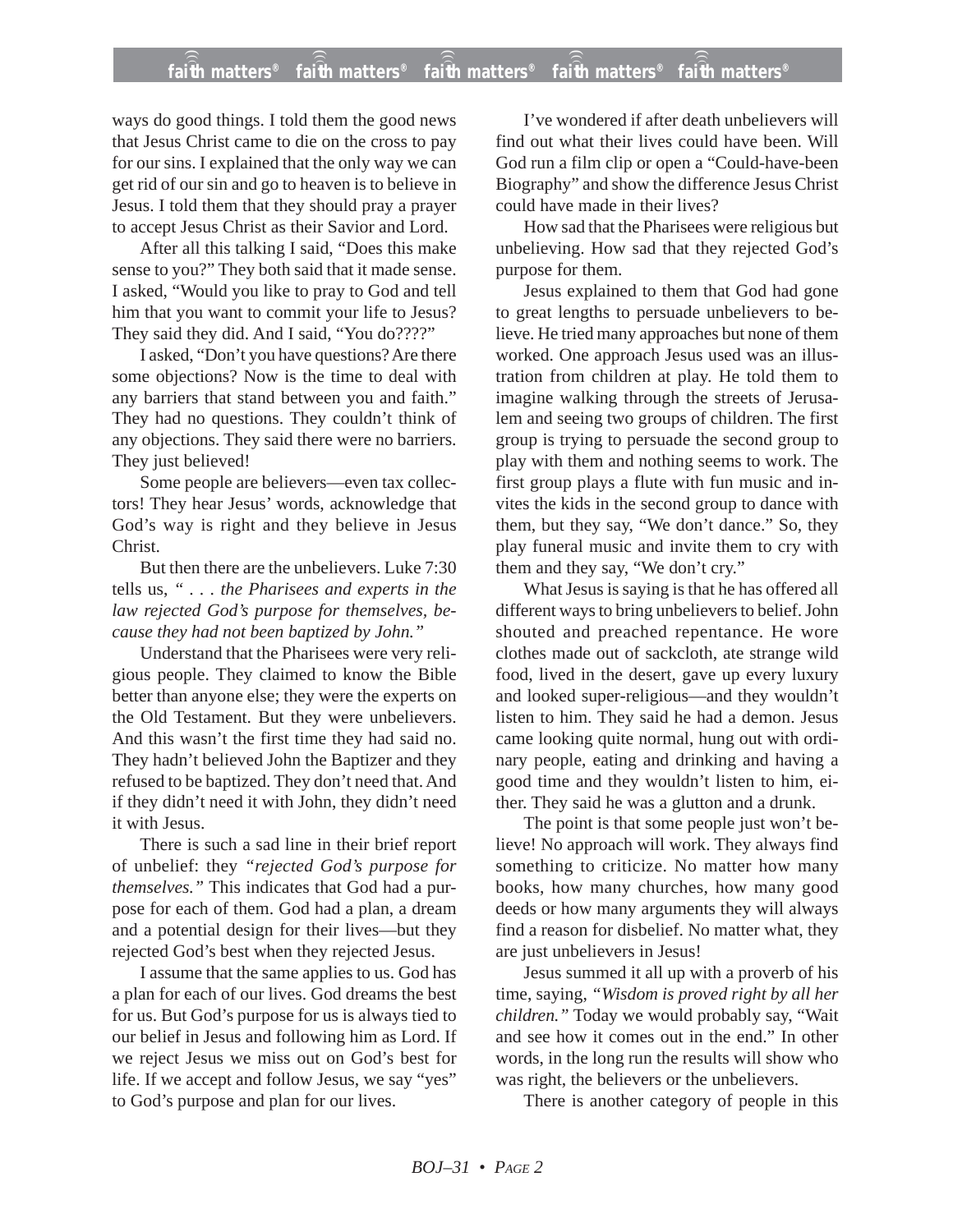story who are trying to figure out who Jesus is. They are the doubters. Doubters are people who sort of believe or mostly believe but aren't quite sure. Surprisingly, the doubter in this story was none other than John the Baptizer himself!

John was a powerful prophet from God. He was a fierce believer and a forceful preacher. He was sent by God to be the "warm up man" for Jesus, to get everybody to believe in Jesus. In fact, John had told his crowd of loyal followers that Jesus was the Christ sent by God. If anyone believed in Jesus, it was John.

But John also got tangled up in the politics of his day. The head of government where he lived was King Herod. Some would say he was a very effective king. While he had his share of critics, he did a lot of good for Israel. But during his reign Herod had an illicit sexual affair with a woman named Herodias – a woman he had no right to be sexually involved with! A majority of the people in the kingdom looked the other way saying that it was the king's private business. But John publicly and severely criticized King Herod for his immorality saying that what he had done was illegal and wrong. Herod became outraged against John for these accusations and criticisms and had him arrested and imprisoned in a dungeon at the fortress of Machaerus near the Dead Sea. Eventually the king had John beheaded.

While John was in prison he began to have doubts about Jesus. Apparently he was caught up in the popular expectation of the first century that the Messiah would be a great political and military hero as well as a spiritual leader. Perhaps he was waiting for Jesus to spring

him from jail and maybe even zap King Herod. Like most of the people of his day John believed the Messiah would chase the Roman army out of Israel, attack sin and sinners, punish evil and scare people into following him.

But the reports John received from friends who visited him in jail were opposite of what he expected. Jesus wasn't doing anything political. He wasn't denouncing sinners; he was going to their houses for dinner. He wasn't scaring people; he was loving people. And John began to wonder if he had made a mistake. Had he believed in the wrong man? He doubted that Jesus was really the Messiah he thought him to be. So John sent two of his closest friends directly to Jesus to ask him, *"Are you the one who was to come, or should we expect someone else?"*

Have you ever doubted like John? Even though you are a Christian? Even though you have told others to believe in Jesus? Maybe, like John, your doubts have come from a period in your life when you have been sentenced to some difficult dungeon. While probably not a dungeon in the basement of a Roman fortress, it could be the dungeon of disease, depression or disappointment. It is not all that unusual for believers to have some doubts about Jesus when he doesn't quite fulfill our expectations of him — when, like John, he doesn't do what we wanted him to do. Then, out of our doubt, we wonder if he really is the Christ we thought him to be or if we should start looking for someone else.

I have always been impressed with the way Jesus responds to doubt. He doesn't condemn or criticize those who doubt. Instead he helps doubters move toward belief. And Jesus didn't criti-

*I have always been impressed with the way Jesus responds to doubt. He doesn't condemn or criticize those who doubt. Instead he helps doubters move toward belief.*

cize John for doubting. To the contrary, when Jesus talked about John he described him as one of the greatest men who had ever lived.

Another follower of Jesus was such a doubter that "Doubting Thomas" has be-

come part of our popular vocabulary. Jesus didn't kick him out of his band of disciples when Thomas doubted Jesus' resurrection from the dead. Instead, Jesus appeared to Thomas and offered to let him examine and touch the crucifixion wounds on Jesus' otherwise healthy and alive body.